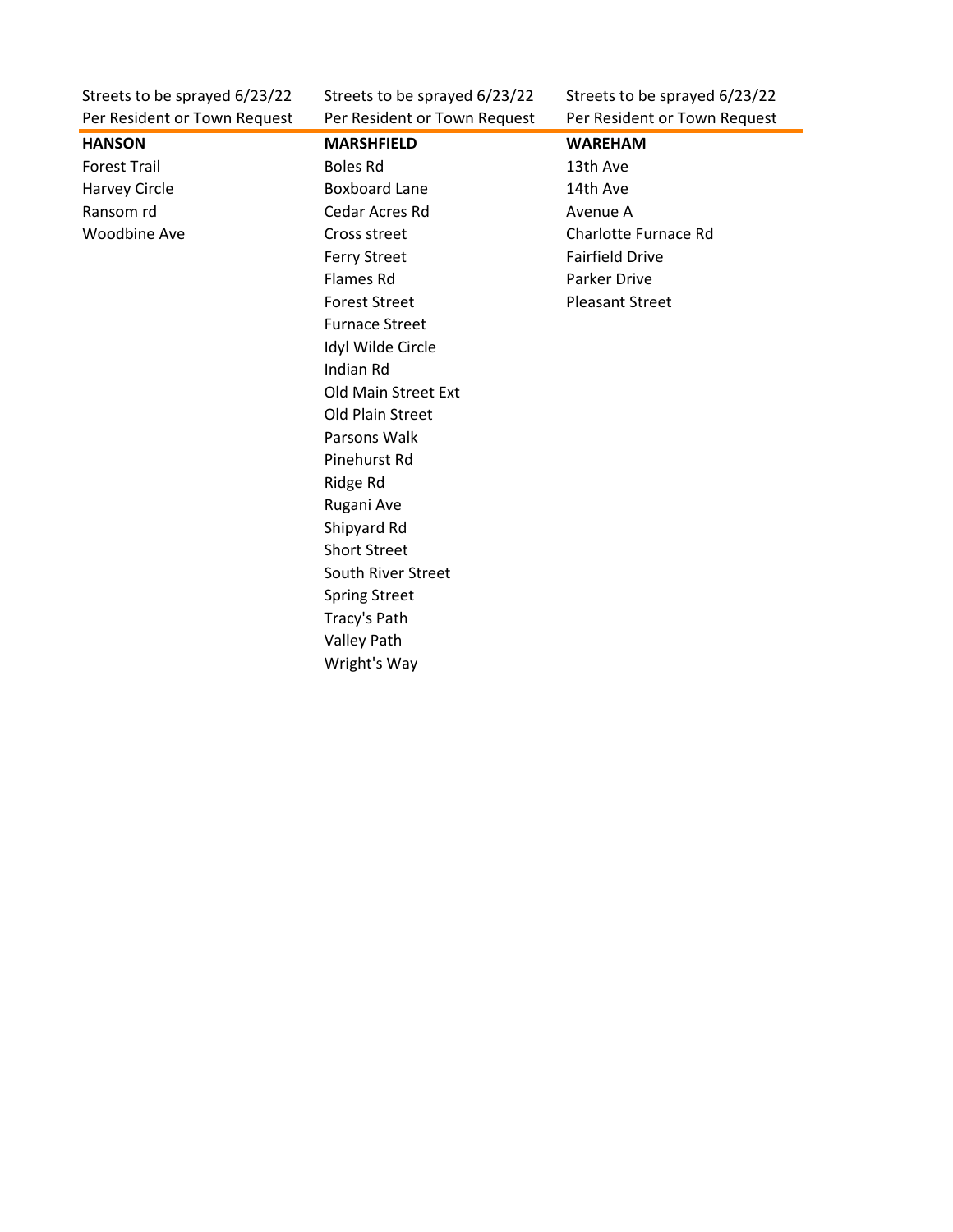| Streets to be sprayed 6/23/22 | Streets to be sprayed 6/23/22 | Streets to be sprayed 6/23/22 |
|-------------------------------|-------------------------------|-------------------------------|
| Per Resident or Town Request  | Per Resident or Town Request  | Per Resident or Town Request  |

**MARION ROCHESTER MATTAPOISETT** Deer Run Neck Rd Gosnold Street Delano Rd **Walnut Plain Rd** Hollywoods Rd Hammett's Cove Drive **Access 12 and 20 and 20 and 20 and 20 and 20 and 20 and 20 and 20 and 20 and 30 and 30 and 40 and 40 and 40 and 40 and 40 and 40 and 40 and 40 and 40 and 40 and 40 and 40 and 40 and 40 and 40 and 40 a** Old Knoll Rd Pinewood Way Register Rd **National Community Community** Changes are a structured by Discussion Changes and Discussion Changes and Discussion Changes are a structured by Discussion Changes and Discussion Changes are a structured by Disc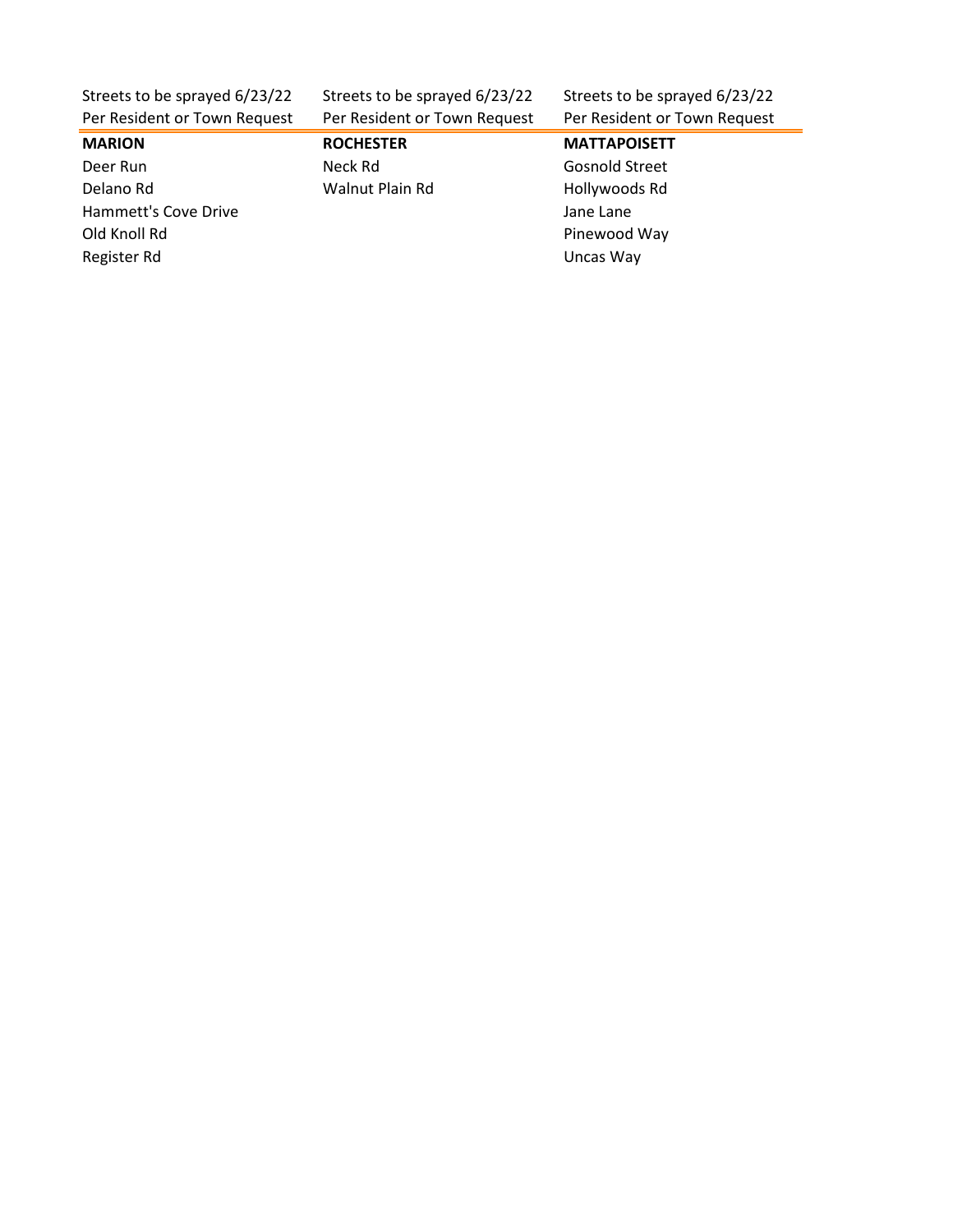Per Resident or Town Request Per Resident or Town Request Per Resident or Town Request

Streets to be sprayed 6/23/22 Streets to be sprayed 6/23/22 Streets to be sprayed 6/23/22

| <b>PLYMOUTH</b> | <b>KINGSTON</b>          | <b>BRIDGEWATER</b>        |
|-----------------|--------------------------|---------------------------|
| Anawon Rd       | <b>Baker Ave</b>         | Appletree Circle          |
|                 | Barnabas Mill Rd         | <b>Atkinson Street</b>    |
|                 | Clearing Farm Rd         | Boxwood Lane              |
|                 | Copper Beech Drive       | <b>Brookside Drive</b>    |
|                 | Country Club Way         | <b>Brownfield Drive</b>   |
|                 | East Ave                 | Carmel Circle             |
|                 | Elm Street               | Concetta Drive            |
|                 | Evergreen Street         | <b>Crescent Drive</b>     |
|                 | <b>Gilfeather Lane</b>   | <b>Cross Street</b>       |
|                 | <b>Gristmill Lane</b>    | Deerfield Drive           |
|                 | <b>Grove Street</b>      | <b>Dickens Street</b>     |
|                 | <b>Harvest Drive</b>     | Douglas Drive             |
|                 | <b>Highland Drive</b>    | <b>Dundee Drive</b>       |
|                 | <b>Holly Tree Drive</b>  | <b>Forest Street</b>      |
|                 | Jaclyn Lane              | Fox Hill Drive            |
|                 | <b>Main Street</b>       | <b>Fremont Street</b>     |
|                 | <b>Mulberry Drive</b>    | Glenmore Lane             |
|                 | Pico Ave                 | Goodwater Way             |
|                 | Silver Birch Lane        | <b>Grange Court</b>       |
|                 | <b>Stonewall Terrace</b> | Harvest Lane              |
|                 | <b>Summer Street</b>     | Horseshoe Lane            |
|                 | Wilder Rd                | Ivy Circle                |
|                 |                          | Lakeside Drive            |
|                 |                          | Laurie Lane               |
|                 |                          | Oak Ridge Lane            |
|                 |                          | Old Cedar Clg             |
|                 |                          | Oliver Pl                 |
|                 |                          | <b>Pine Street</b>        |
|                 |                          | <b>Pleasant Drive</b>     |
|                 |                          | <b>Pleasant Street</b>    |
|                 |                          | Sophia Lane               |
|                 |                          | South Street              |
|                 |                          | <b>Spruce Street</b>      |
|                 |                          | <b>Staci Drive</b>        |
|                 |                          | Stephanie Lane            |
|                 |                          | <b>Stoney Brook Drive</b> |
|                 |                          | <b>Trebors Way</b>        |
|                 |                          | Vernon Street             |
|                 |                          | Wynnwood Circle           |
|                 |                          |                           |
|                 |                          |                           |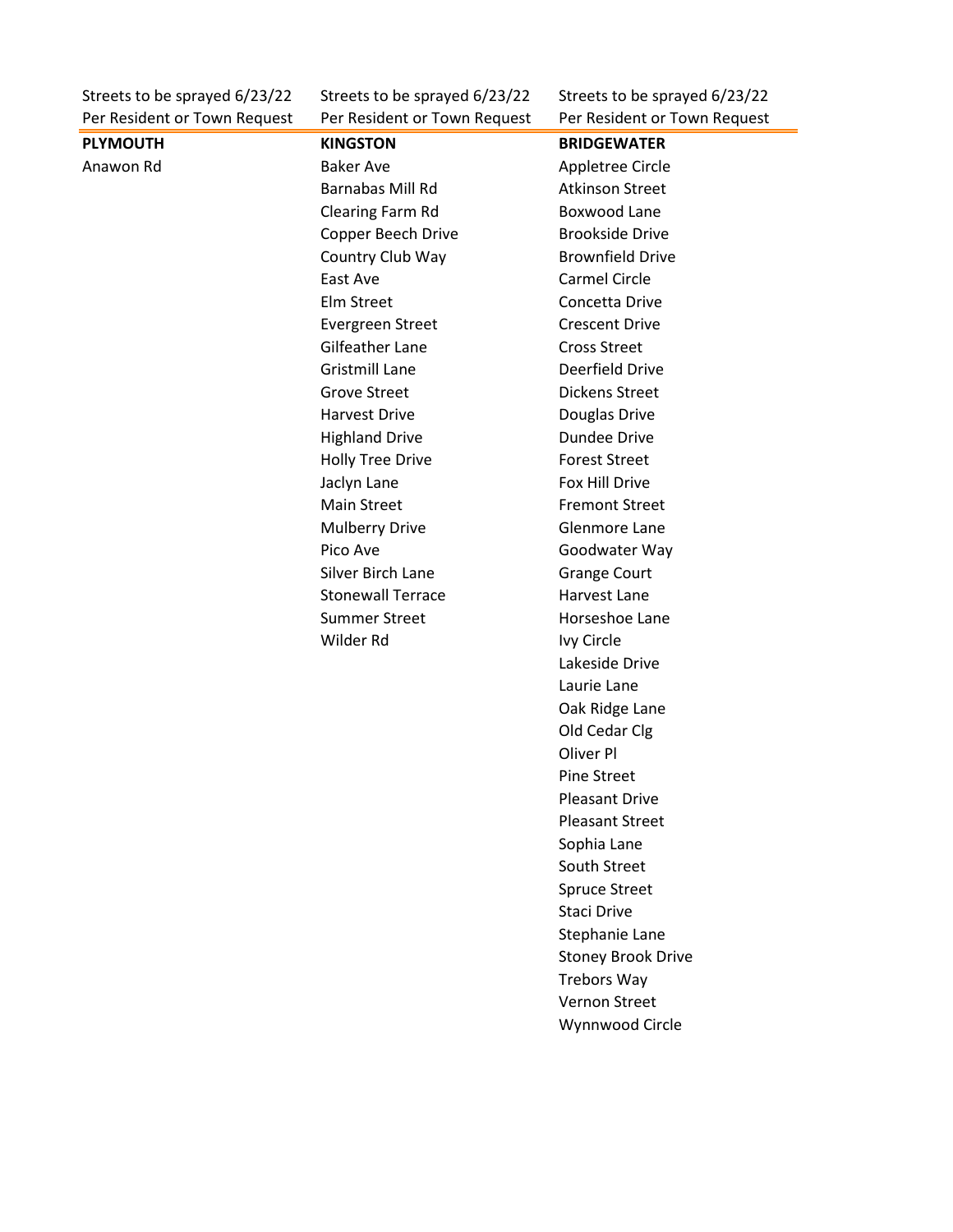| Streets to be sprayed 6/23/22 |  |  |
|-------------------------------|--|--|
| Per Resident or Town Request  |  |  |

Per Resident or Town Request Per Resident or Town Request

Streets to be sprayed 6/23/22 Streets to be sprayed 6/23/22

## **HANOVER ROCKLAND ABINGTON** Circuit Street **Forest Street** Clapp Street King Phillip Lane **Lewis Park** Colonel Hunt Drive Old Forge Rd **Pleasant Street** Dorsey Street Whiting Street **Highland Rd Highland Rd**

John L Sullivan Way Rockland Street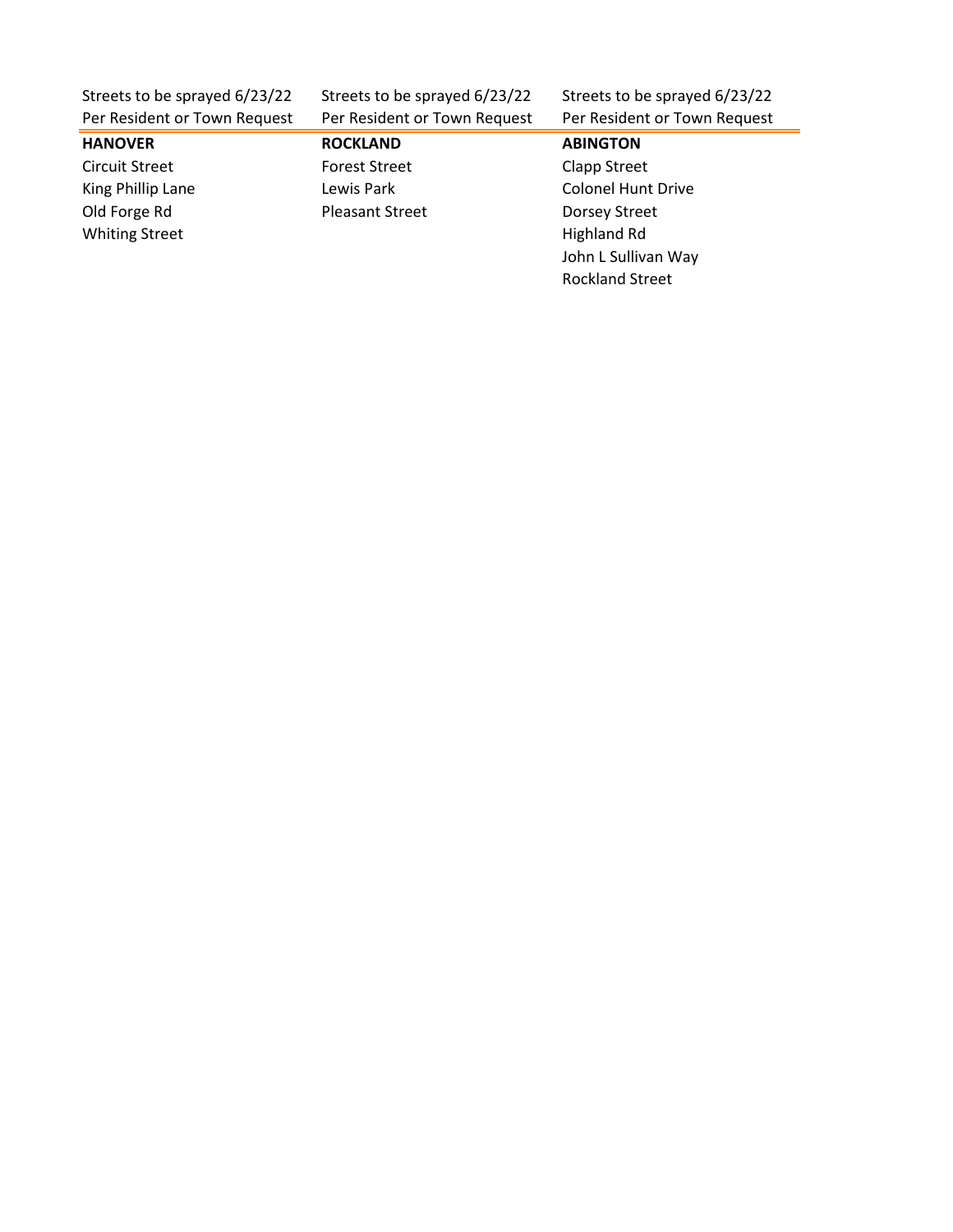Streets to be sprayed 6/23/25 Streets to be sprayed 6/23/22 Streets to be sprayed 6/23/22

| Per Resident or Town Request | Per Resident or Town Request | Per Resident or Town Request |
|------------------------------|------------------------------|------------------------------|
| <b>PLYMPTON</b>              | <b>HALIFAX</b>               | <b>PEMBROKE</b>              |
| <b>Center Street</b>         | South street                 | <b>Bartlett Street</b>       |
| Churchill Rd                 | Pheasant Hill Rd             | Johnson Street               |
| Maple Street                 | Annawon Drive                | <b>Plymouth Street</b>       |
|                              | <b>Brandeis Circle</b>       |                              |